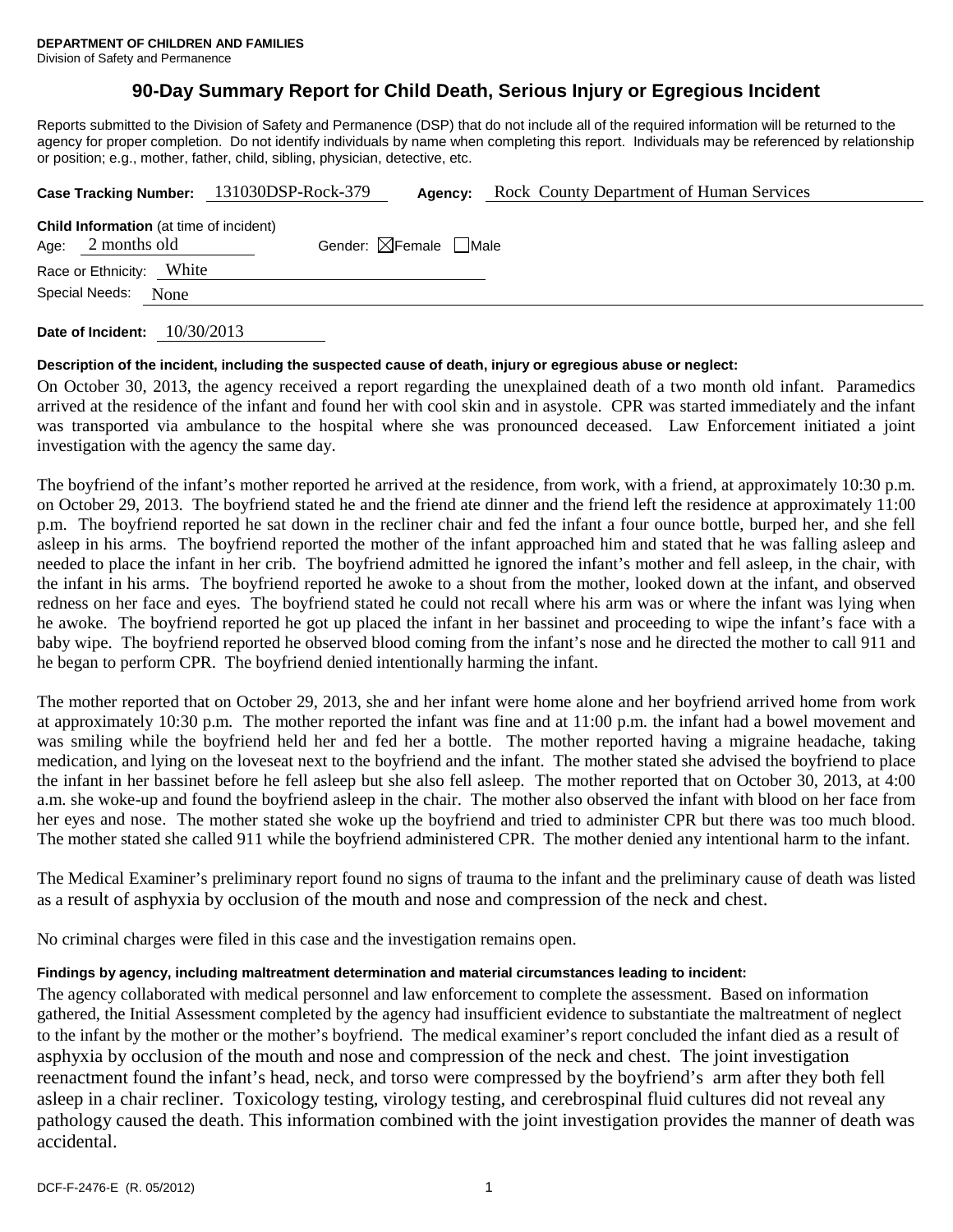

**Child's residence at the time of incident:**  $\boxtimes$  In-home  $\Box$  Out-of-home care placement

Complete the appropriate following section (A. or B. based on the child's residence at the time of the incident).

### **A. Children residing at home at the time of the incident:**

**Description of the child's family** (includes household members, noncustodial parent and other children that have visitation with the child and / or in the child's family home):

At the time of the incident, the infant resided with her mother and the mother's boyfriend. The legal father's status to the infant was pending DNA results.

**Yes No Statement of Services:** Were services under ch. 48 or ch. 938 being provided to the child, any member of the child's family or alleged maltreater at the time of the incident, including any referrals received by the agency or reports being investigated at time of incident?

### **If "Yes", briefly describe the type of services, date(s) of last contact between agency and recipient(s) of those services, and the person(s) receiving those services:**

On September 3, 2013, the agency received a CPS report with allegations of threatened physical abuse and neglect towards the infant by the mother and the mother's boyfriend. The report specified concerns the mother was using marijuana while breast feeding the infant. The report also stated concerns related to the mother's prior CPS history with another child who was removed from her care in 2012. The report was screened-in and assigned for an Initial Assessment on September 4, 2013. The agency had contact with the infant, the mother, and the boyfriend of the mother on September 6, 2013. Services were offered by the agency but refused by the mother and the boyfriend.

### **Summary of all involvement in services as adults under ch. 48 or ch. 938 by child's parents or alleged maltreater in the previous five years:** (Does not include the current incident.)

On May 10, 2012, the agency received a CPS report with allegations of physical abuse involving a four year old child. The report listed the alleged maltreater as the mother of the child. The report was screened-in for an Initial Assessment, which found a preponderance of the evidence to substantiate maltreatment of abuse to the child by the mother. The child was assessed unsafe and temporary physical custody was taken of the child. The child was placed in out-of home care with a relative and a Child in Need of Protection or Services was filed and granted. On-Going Services were opened for case management purposes. Guardianship was granted to a relative and the child remains with that relative and the on-going case was closed on October 15, 2012.

#### **Summary of actions taken by the agency under ch. 48, including any investigation of a report or referrals to services involving the child, any member of the child's family living in this household and the child's parents and alleged maltreater.** (Does not include the current incident.)

(Note: Screened out reports listed in this section may include only the date of the report, screening decision, and if a referral to services occurred at Access. Reports that do not constitute a reasonable suspicion of maltreatment or a reason to believe that the child is threatened with harm are not required to be screened in for an initial assessment, and no further action is required by the agency.)

On 9/10/2008, the agency screened in a CPS Report alleging neglect to the infant's older half-brother (then age four months) by the mother and the half-brother's father. An assessment was completed which determined the infant's halfbrother safe. The allegation of neglect was unsubstantiated. The family was referred to community services which the father accepted but the mother declined, and the agency closed the case.

On 12/3/2008, the agency screened out a CPS Report. A Services Report was screened in based on the CPS Report. The agency offered the family referrals to services but the mother declined and the agency closed the case.

On 5/3/2012, the agency screened in a CPS Report alleging neglect by the mother as well as physical abuse by the mother's boyfriend to the infant's older half-brother (then four years old). An assessment was completed pertaining to this report as well as the report received on  $5/10/2012$  (see details below). The allegations of neglect and physical abuse were unsubstantiated for this report.

On 5/10/2012, the agency screened in a CPS Report alleging physical abuse to the infant's older half-brother by the mother. An assessment was completed pertaining to this report as well as the report received on 5/3/2012. Physical abuse to the infant's half-brother by the mother was substantiated for this report. The agency determined the half-brother unsafe, so he was taken into temporary physical custody and placed in out-of-home care. A Child in Need of Protection or Services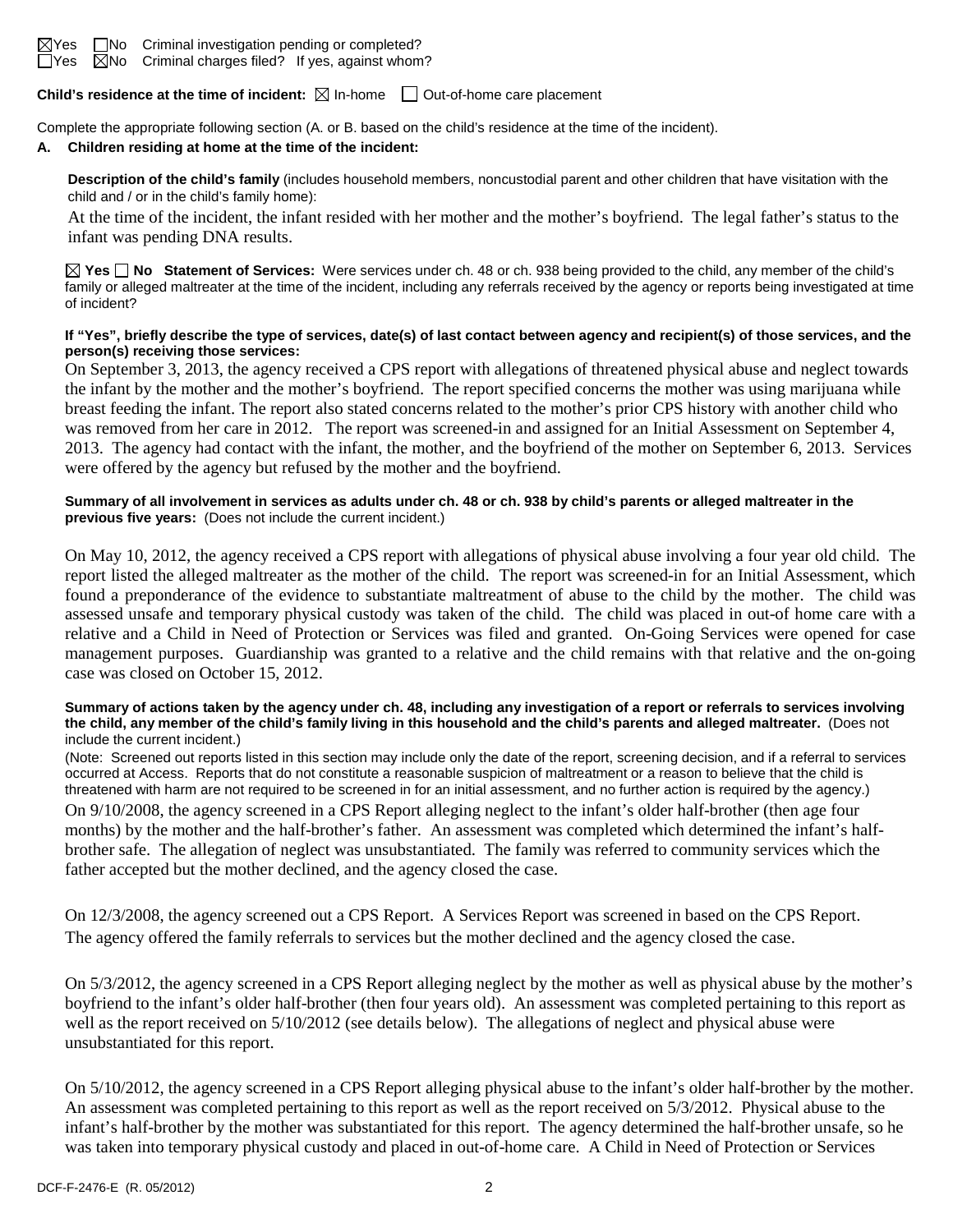petition was filed in juvenile court and the case was opened for ongoing services.

On 9/3/2013, the agency screened in a CPS Report alleging neglect and physical abuse to the newborn infant by the mother. At the time of the incident, an assessment of this report by the agency was nearly complete but still pending. The assessment found no unsafe conditions but identified service needs for the family. The agency provided the family with referrals to community resources. Upon completion of this assessment, the allegations of neglect and physical abuse were unsubstantiated.

### **Summary of any investigation involving the child, any member of the child's family and alleged maltreater conducted under ch. 48 or ch. 938 and any services provided to the child and child's family since the date of the incident:**

The agency collaborated with medical personnel and law enforcement to complete the assessment. Based on information gathered, the Initial Assessment completed by the agency has insufficient evidence to substantiate the maltreatment of neglect to the infant by the mother or the mother's boyfriend. The medical examiner's report concluded the infant died as a result of asphyxia by occlusion of the mouth and nose and compression of the neck and chest. The joint investigation reenactment found the infant's head, neck, and torso was compressed by her father's arm after they both fell asleep in a chair recliner. Toxicology testing, virology testing, and cerebrospinal fluid cultures did not reveal any pathology caused the death. This information, combined with the joint investigation, provides the manner of death was accidental. The family was given contact information for community services and an offer of any other services from the agency.

# **B. Children residing in out-of-home (OHC) placement at time of incident:**

N/A

**Description of the OHC placement and basis for decision to place child there:** N/A

# **Description of all other persons residing in the OHC placement home:**

N/A

**Licensing history:** Including type of license, duration of license, summary of any violations by licensee or an employee of licensee that constitutes a substantial failure to protect and promote the welfare of the child.

|                       | Summary of any actions taken by agency in response to the incident: (Check all that apply.) |  |                                                   |  |
|-----------------------|---------------------------------------------------------------------------------------------|--|---------------------------------------------------|--|
| $\boxtimes$           | Screening of Access report                                                                  |  | Attempted or successful reunification             |  |
|                       | Protective plan implemented                                                                 |  | Referral to services                              |  |
|                       | Initial assessment conducted                                                                |  | Transportation assistance                         |  |
| $\Box \boxtimes \Box$ | Safety plan implemented                                                                     |  | Collaboration with law enforcement                |  |
|                       | Temporary physical custody of child                                                         |  | Collaboration with medical professionals          |  |
|                       | Petitioned for court order / CHIPS (child in need of                                        |  | Supervised visitation                             |  |
|                       | protection or services)                                                                     |  | Case remains open for services                    |  |
|                       | Placement into foster home                                                                  |  | Case closed by agency                             |  |
|                       | <b>Placement with relatives</b>                                                             |  | Initiated efforts to address or enhance community |  |
|                       | Ongoing Services case management                                                            |  | collaboration on CA/N cases                       |  |
|                       |                                                                                             |  | Other (describe):                                 |  |

### **FOR DSP COMPLETION ONLY:**

**Summary of policy or practice changes to address issues identified during the review of the incident:**

Under the Child Welfare Disclosure Act (Section 48.981(7)(cr), Stats.), the DSP completes a 90-day review of the agency's practice in each case reported under the Act. In accordance with the DCF memo Series 2010-13, dated December 7, 2010 pertaining to the Child Welfare Case Review Protocol, the DSP completed a records review in case # 131030DSP-Rock-379. The DSP did not identify practice issues in the review of this incident.

# **Recommendations for further changes in policies, practices, rules or statutes needed to address identified issues:** None

 $\boxtimes$  Yes  $\Box$  No  $\Box$  Not Applicable This 90-day summary report completes the Division of Safety and Permanence (DSP) review of this case.